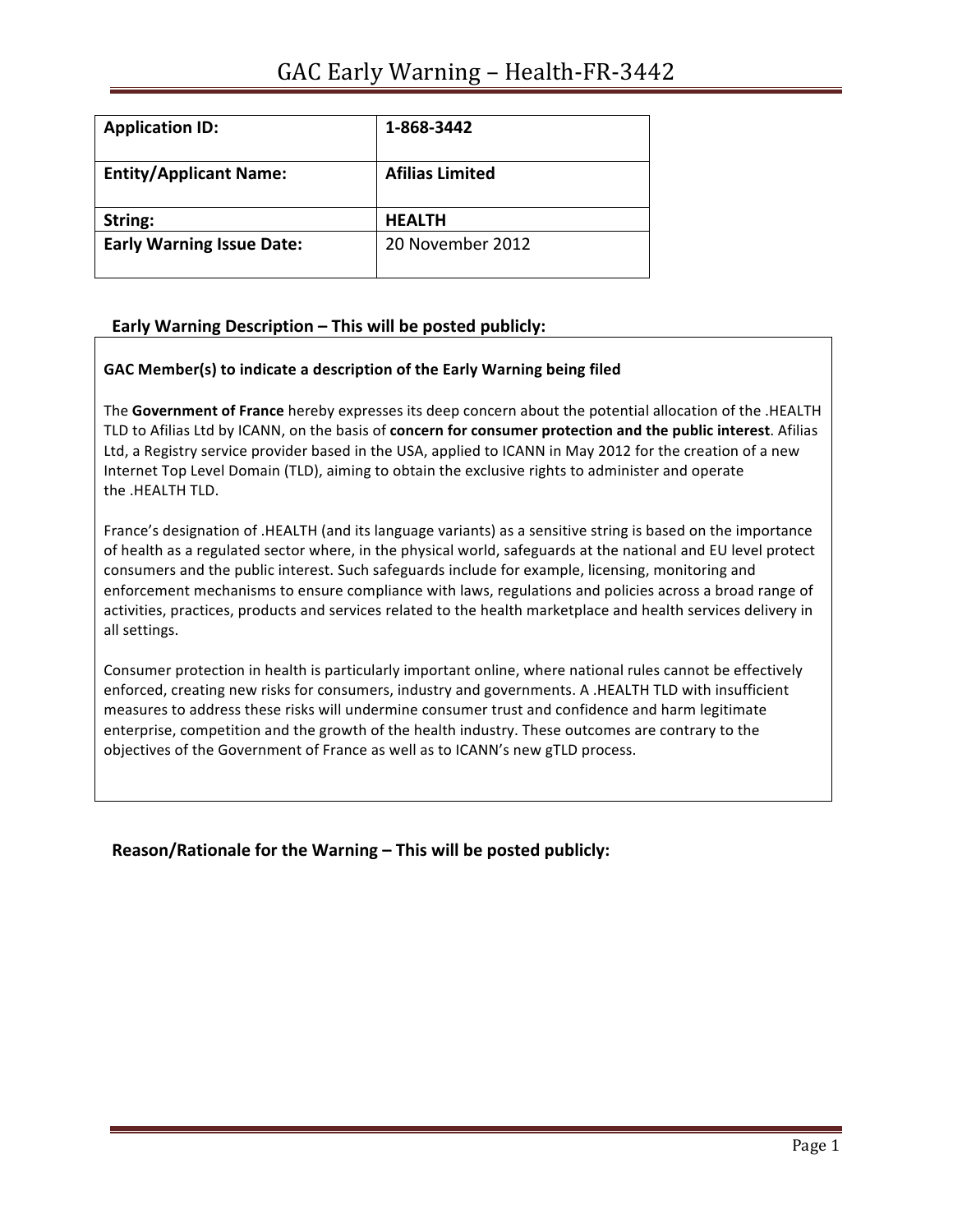## GAC Member(s) to indicate the reason and rationale for the Early Warning being filed.

As a generic TLD linked to a regulated sector, .HEALTH and its language variants demand greater scrutiny, robust protection measures and adequate assurance that the domain will be operated in the public interest. The Government of France is issuing this Early Warning towards that objective.

The Government of France has long recognized that health online carries specific risks, affecting consumers, the marketplace and governments. It has led the way by engaging with the Health On the Net (HON) Foundation to apply agreed quality criteria for protection of consumers and maintaining trust in the online health marketplace, to health websites operated under the ccTLD ".fr". This experience underscores the government's belief that the .HEALTH TLD and its language variants should be operated with a well-defined quality assurance scheme, designed as an integral part of the TLD's business model.

However, Afilias, which is currently applying for over 300 gTLDs, intends to create an open and generic TLD. As described in the application, the TLD does not sufficiently protect consumers. For example, requests for domain registrations will be handled on a first-come, first-served basis with a validation process only at the Sunrise phase. Premium names will be sold directly or auctioned. There are no specific quality assurance measures to protect the health consumer. The application itself is generic: it does not demonstrate knowledge of the specific risks of health online, nor provide sufficient evidence of policies and other measures to ensure the protection of consumers from the types of misuse, fraud and malicious activities known to target online health in particular.

Addressing these aspects alone is not enough, however. Consistent with its objective to protect the public interest, ICANN should not consider .HEALTH and its language variants as merely another generic name and should not proceed in allocating the TLD in this round. Health is a cross-border concern, and the domain instead must be seen as a TLD with a significant potential for the global community. Clearly, it is not in the public interest to entrust an entity which is not affiliated with, endorsed by, or otherwise connected to the global health community with the responsibility for operating the .HEALTH TLD or its language variants.

Earlier this year the World Health Organization, a number of NGOs and other members of the health community solicited ICANN and the GAC to postpone the attribution of the .HEALTH TLD to the next round, to allow consultation with the global health community on how to manage and operate the TLD. The Government of France aligns itself with this request and with the other Early Warnings for the .HEALTH TLD.

## **Supporting GAC Members (Optional):**

### I agree to include the supporting GAC members in the publication of this Early Warning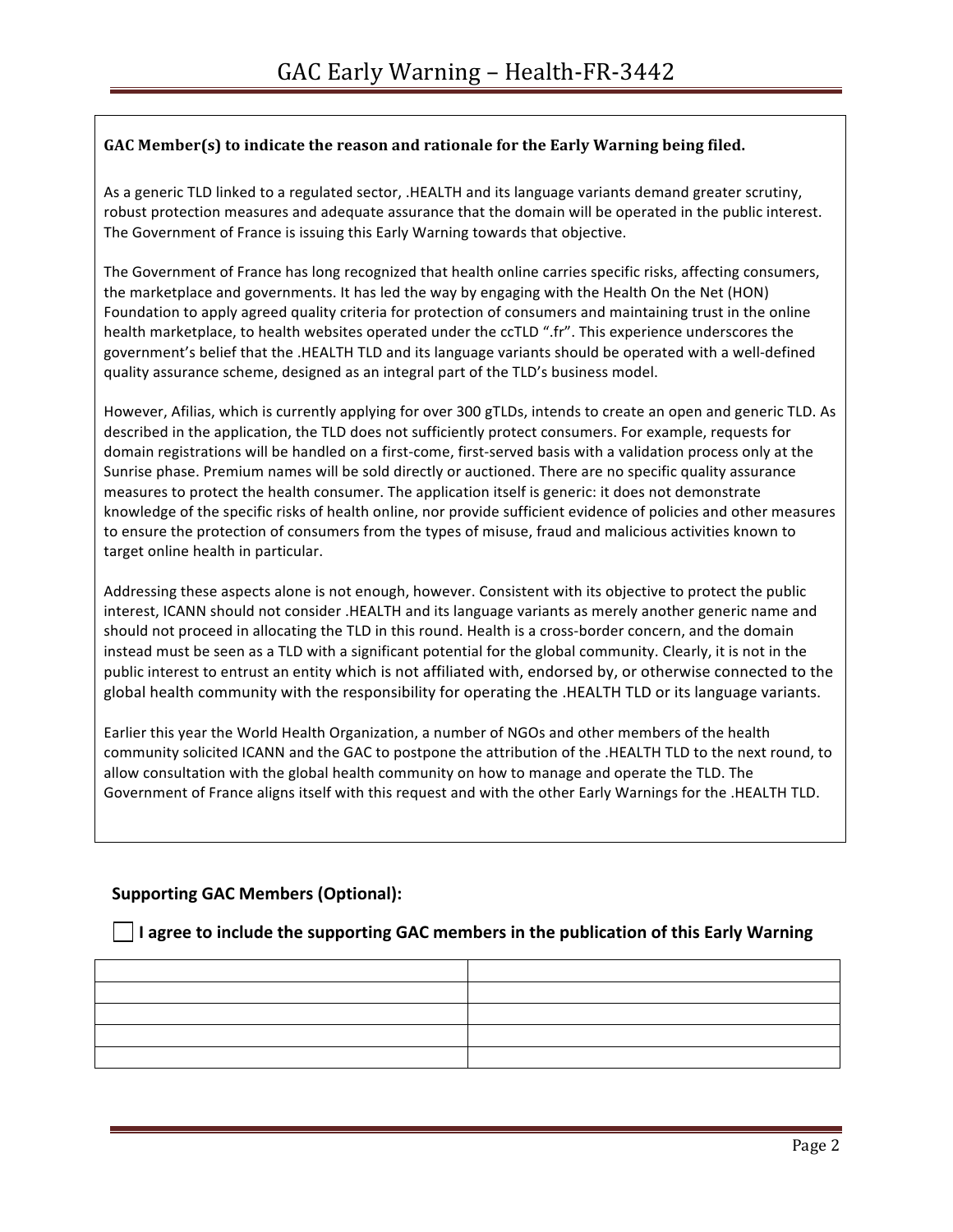## **Possible Remediation steps for Applicant – This will be posted publicly:**

GAC Member(s) to identify possible remediation steps to be taken by the applicant The applicant should withdraw their application based on the information provided above

## Further Notes from GAC Member(s) (Optional) – This will be posted publicly:

# **INFORMATION FOR APPLICANTS**

# **About GAC Early Warning**

The GAC Early Warning is a notice only. It is not a formal objection, nor does it directly lead to a process that can result in rejection of the application. However, a GAC Early Warning should be taken seriously as it raises the likelihood that the application could be the subject of GAC Advice on New gTLDs or of a formal objection at a later stage in the process. Refer to section 1.1.2.4 of the Applicant Guidebook (http://newgtlds.icann.org/en/applicants/agb) for more information on GAC Early Warning.

## **Instructions if you receive the Early Warning**

**ICANN** strongly encourages you work with relevant parties as soon as possible to address the concerns **voiced in the GAC Early Warning.** 

### **Asking questions about your GAC Early Warning**

If you have questions or need clarification about your GAC Early Warning, please contact gacearlywarning@gac.icann.org. As highlighted above, ICANN strongly encourages you to contact gacearlywarning@gac.icann.org as soon as practicable regarding the issues identified in the Early Warning. 

### **Continuing with your application**

If you choose to continue with the application, then the "Applicant's Response" section below should be completed. In this section, you should notify the GAC of intended actions, including the expected completion date. This completed form should then be sent to gacearlywarning@gac.icann.org. If your remediation steps involve submitting requests for changes to your application, see the change request process at http://newgtlds.icann.org/en/applicants/customer-service/change-requests.

In the absence of a response, ICANN will continue to process the application as submitted.